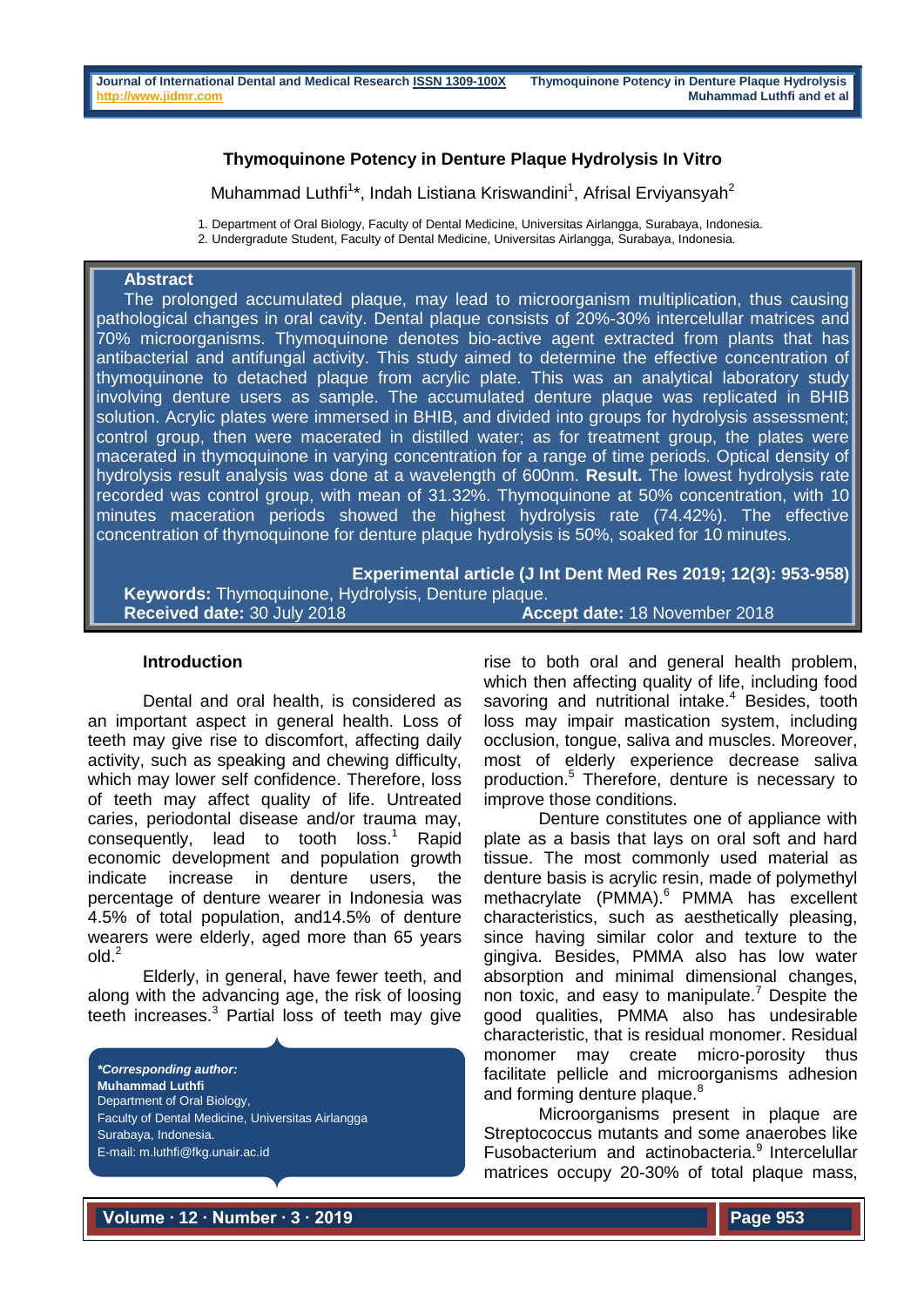which consists of organic and non-organic substances resulting from saliva, gingival crevicular fluid, and bacterial products. Organic matrices such as polysaccharide, protein, glycoprotein, and lipid material. Glycoprotein denotes the major component of pellicle.<sup>10</sup> Prolonged denture plaque accumulation may increase microorganism colony, that allows pathological changes in oral mucosa, such as denture stomatitis, halitosis, and caries.<sup>11</sup>

The commercially available denture cleanser contain active agent such as hypochlorite, peroxide, and enzime.<sup>12</sup> However, those substance may damage denture base, thus, denture base with minimal effect on denture base is required. $13$ 

Black cumin (*Nigella sativa*) is proven containing bio-active agent that may act as antibacteria, anti-fungi, and antioxidant.<sup>14</sup> Black cumin contain three active substances, which facilitate plaque hydrolysis, there are thymoquinone, thymol, and tannin.<sup>15</sup> Thymoquinone has been proven to be effective toward gram positive and negative bacteria. Thymoquinone constitutes terpenoid group that is major compound identified in black cumin essential oil, with content of 7.8-13.7%.<sup>16</sup> Thymoquinone can form irreversible complex with nucleophilic amino acid, and inactivates bacterial protein, and subsequently, lead to lysis.<sup>15</sup> Based on those foregoing background, this study is conducted aiming to find whether thymoquinone is effective in hydrolysing denture plaque. Therefore, this study using thymoquinone at 3.125%, 6.25%, 12.5%, 25%, and 50%.

#### **Materials and methods**

This study received approval from an ethical clearance letter from the ethical committee number 223/HRECC/FODM/IX/ 2017. This study was a laboratory-based experimental research with a post test-only control group. Plaque samples were obtained from upper full denture plaque, cultured using Brain Heart Infusion Broth (BHIB) solution. All the respondents involved in this study signed an consent form. Acrylic plate, sized 1x4cm, which were incubated in BHIB solution for 24 hours.

Samples were divided into 6 groups, that are control group and 5 treatment group. After incubated in saliva added with bacteria culture for 5, 10 and 15 minutes, acrylic plates in control

group (K) were immersed in 10 ml distilled water, and plates of treatment group were immersed in 10 ml thymoquinone at concentration of 3.125%, 6.25%, 12.5%, 25%, and 50% respectively for group P1, P2, P3, P4, P5 for 5, 10, and 15 minutes. Then, the plates were removed and stored in cooler box to stop the active substance reaction; while the liquid of plaque hydrolysis were processed for optical density reading by means of spektrophotometer UV (SPECTROPHOTOMETER GENESYS 10 UV VIS Garforth, USA). The liquid were vortexed for 2 minutes, and soaked for 15 minutes. Then, the liquid were centrifuged at 3000rpm 5-10º for 10 minutes, and the supernatant were removed respectively. The optical density reading of the supernatant were done at 600nm wavelength. Meanwhile, the residual plaque at the acrylic plates were brushed in 100 ml distilled water, then undergone the same process for optical density reading.

The optical density of both hydrolyzed and residual plaque were added up to get the number of total plaque. Then, the plaque concentration were assumed in Lambert-Beer's Law, by means of the following formula:  $C \approx A$  (C denotes concentration (M), and A denotes absorbance). The concentration of a substance is considered directly proportional to the absorbance from optical density reading, if the absorbance is in range of 0.2-0.8. Thus, the percentage of hydrolyzed plaque were counted using the following formula:

% Plaque = Absorbance of Hydrolyzed Plaque X 100% Absorbance of Total Plaque

The acquired data were analyzed using SPSS. Kolmogorov-smirnov test was used to know if the data were normally distributed, and Levene test of varians was used. Then, the data were analyzed using one way ANOVA and Tukey  $HSD.<sup>17</sup>$ 

#### **Results**

The absorbance level of plaque in liquid were analyzed using optical density reading, by means of spektrophotometer UV at 600 nm wavelength. The data were presented in mean and standard deviation.

**Volume ∙ 12 ∙ Number ∙ 3 ∙ 2019**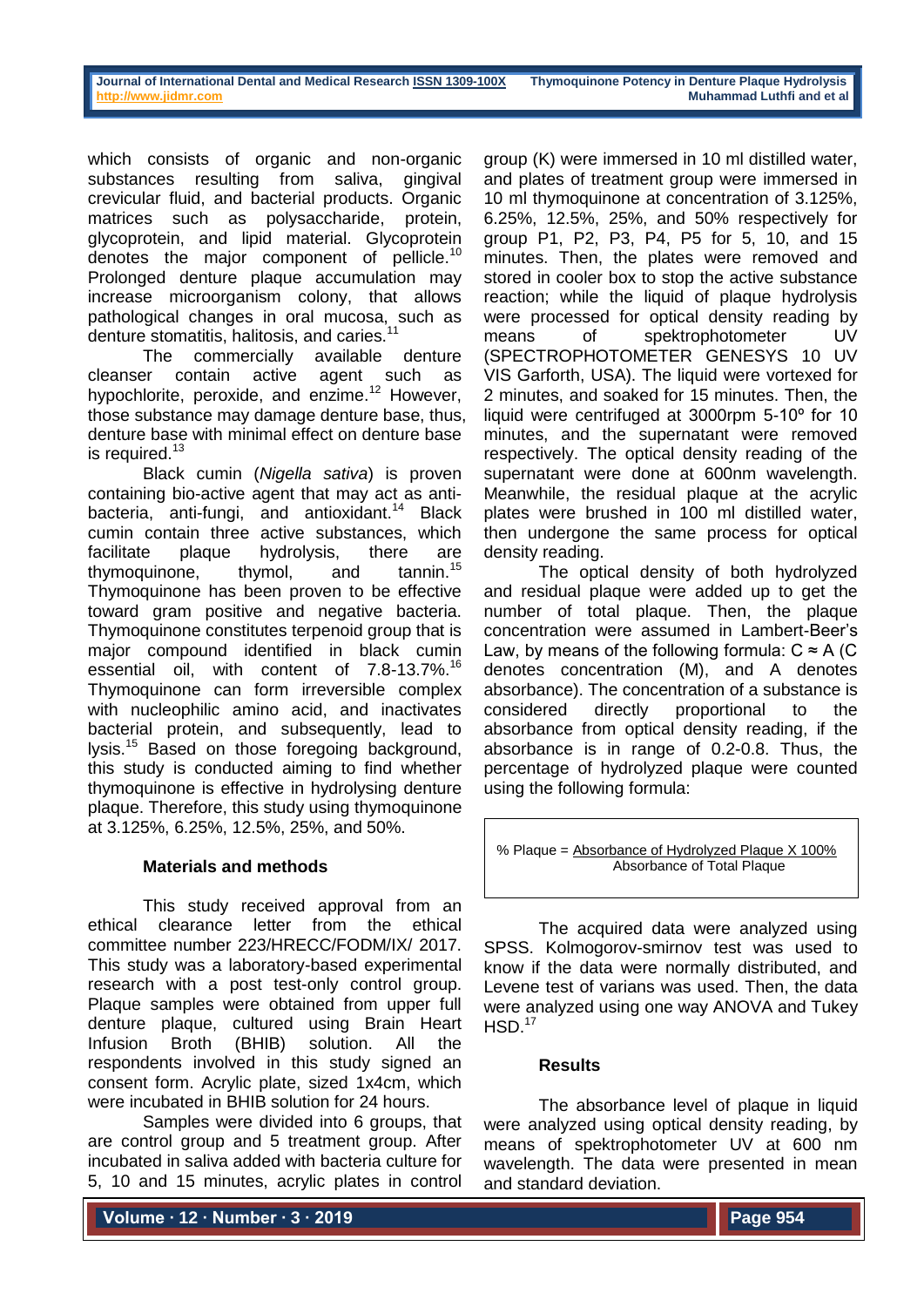The percentage of hydrolyzed plaque, both by distilled water and thymoquinone, were normally distributed, yet were not homogeneous. Thus, the comparison test used was Kruskal-Wallis, and showed the value of  $p = 0.000$  ( $p <$ 0.05).

Based on homogenous subsets test, among the immersing durations, there was no significant differences found. A few differences noted between 5 and 10 minutes, while between 5 and 15 minutes, there was less then 4% differences for thymoquinone 25%.

Based on homogenous subsets tests, among different immersing duration, there was no significant differences found. Differences recorded between 5 and 10 minutes was more or less than 5%, while between 5 and 15 minutes was more than 6% for thymoquinone 50%.

|            | Group           | Mean ± SD        |
|------------|-----------------|------------------|
|            | Distilled Water | $0.22 \pm 0.03$  |
|            | 3.125%          | $0.30 \pm 0.04$  |
| 5 Minutes  | 6.25%           | $0.38 \pm 0.03$  |
|            | 12.5%           | $0.45 \pm 0.05$  |
|            | 25%             | $0.49 \pm 0.09$  |
|            | 50%             | $0.53 \pm 0.05$  |
|            | Distilled water | $0.26 \pm 0.003$ |
|            | 3.125%          | $0.35 \pm 0.02$  |
| 10 Minutes | 6.25%           | $0.38 \pm 0.003$ |
|            | 12.5%           | $0.48 \pm 0.007$ |
|            | 25%             | $0.50 \pm 0.03$  |
|            | 50%             | $0.58 \pm 0.08$  |
|            | Distilled water | $0.29 \pm 0.003$ |
|            | 3.125%          | $0.37 \pm 0.004$ |
|            | 6.25%           | $0.40 \pm 0.004$ |
| 15 Minutes | 12.5%           | $0.41 \pm 0.007$ |
|            | 25%             | $0.51 \pm 0.005$ |
|            | 50%             | $0.58 \pm 0.02$  |

**Table 1.** Mean and Standard Deviation of Hydrolyzed Plaque.

| Group                | <b>Concentration</b> | Р        |
|----------------------|----------------------|----------|
|                      | 3,125%               | 0.155    |
|                      | 6,25%                | $0.003*$ |
| Control<br>5 minutes | 12,5%                | $0.000*$ |
|                      | 25%                  | $0.000*$ |
|                      | 50%                  | $0.000*$ |

**Table 4.** LSD Test of Each Group in 5 Minutes of Immersing Duration.

|            | Group                  | Mean ± SD       |
|------------|------------------------|-----------------|
|            | <b>Distilled Water</b> | $0.49 \pm 0.08$ |
|            | 3.125%                 | $0.42 \pm 0.09$ |
| 5 Minutes  | 6.25%                  | $0.43 \pm 0.09$ |
|            | 12.5%                  | $0.35 \pm 0.05$ |
|            | 25%                    | $0.31 \pm 0.09$ |
|            | 50%                    | $0.23 \pm 0.09$ |
|            | Distilled water        | $0.48 \pm 0.05$ |
|            | 3.125%                 | $0.42 + 0.08$   |
| 10 Minutes | 6.25%                  | $0.43 \pm 0.09$ |
|            | 12.5%                  | $0.35 + 0.04$   |
|            | 25%                    | $0.31 + 0.09$   |
|            | 50%                    | $0.18 \pm 0.07$ |
|            | Distilled water        | $0.49 + 0.07$   |
|            | 3.125%                 | $0.42 + 0.08$   |
| 15 Minutes | 6.25%                  | $0.34 \pm 0.06$ |
|            | 12.5%                  | $0.31 \pm 0.08$ |
|            | 25%                    | 0 26 + 0 06     |
|            | 50%                    | 0 18 + 0 06     |

|                  |  | <b>Table 2. Mean and Standard Deviation of</b> |  |
|------------------|--|------------------------------------------------|--|
| Residual Plaque. |  |                                                |  |

|            | Group           | Mean (%) ± SD    |
|------------|-----------------|------------------|
|            | Distilled Water | $3132 + 377$     |
|            | 3.125%          | 42 62 + 4 80     |
| 5 Minutes  | 6.25%           | $47.37 \pm 5.57$ |
|            | 12.5%           | $56.64 \pm 3.74$ |
|            | 25%             | $58.76 \pm 3.57$ |
|            | 50%             | $59.97 \pm 2.81$ |
|            | Distilled water | $35.24 \pm 2.43$ |
|            | 3.125%          | $45.40 \pm 5.28$ |
| 10 Minutes | 6.25%           | $47.47 \pm 5.54$ |
|            | 12.5%           | $57.58 \pm 2.84$ |
|            | 25%             | $66.10 \pm 5.29$ |
|            | 50%             | $72.42 \pm 9.09$ |
|            | Distilled water | $37.08 \pm 3.90$ |
|            | 3.125%          | 47 17 + 5 36     |
| 15 Minutes | 6.25%           | $57.68 \pm 8.64$ |
|            | 12.5%           | $57.83 \pm 8.50$ |
|            | 25%             | $74.35 \pm 6.82$ |
|            | 50%             | $76.43 \pm 6.69$ |

**Table 3.** Mean and Standard Deviation of Optical Density (%) of Hydrolyzed Plaque.

| Group                 | Concentration | Р        |
|-----------------------|---------------|----------|
|                       | 3,125%        | 0.307    |
|                       | 6,25%         | 0.081    |
| Control<br>10 minutes | 12,5%         | $0.000*$ |
|                       | 25%           | $0.000*$ |
|                       | 50%           | $0.000*$ |

<sup>\*</sup> Denotes significant difference

**Table 5.** LSD Test of Each Group in 10 Minutes of Immersing Duration.

**Volume ∙ 12 ∙ Number ∙ 3 ∙ 2019**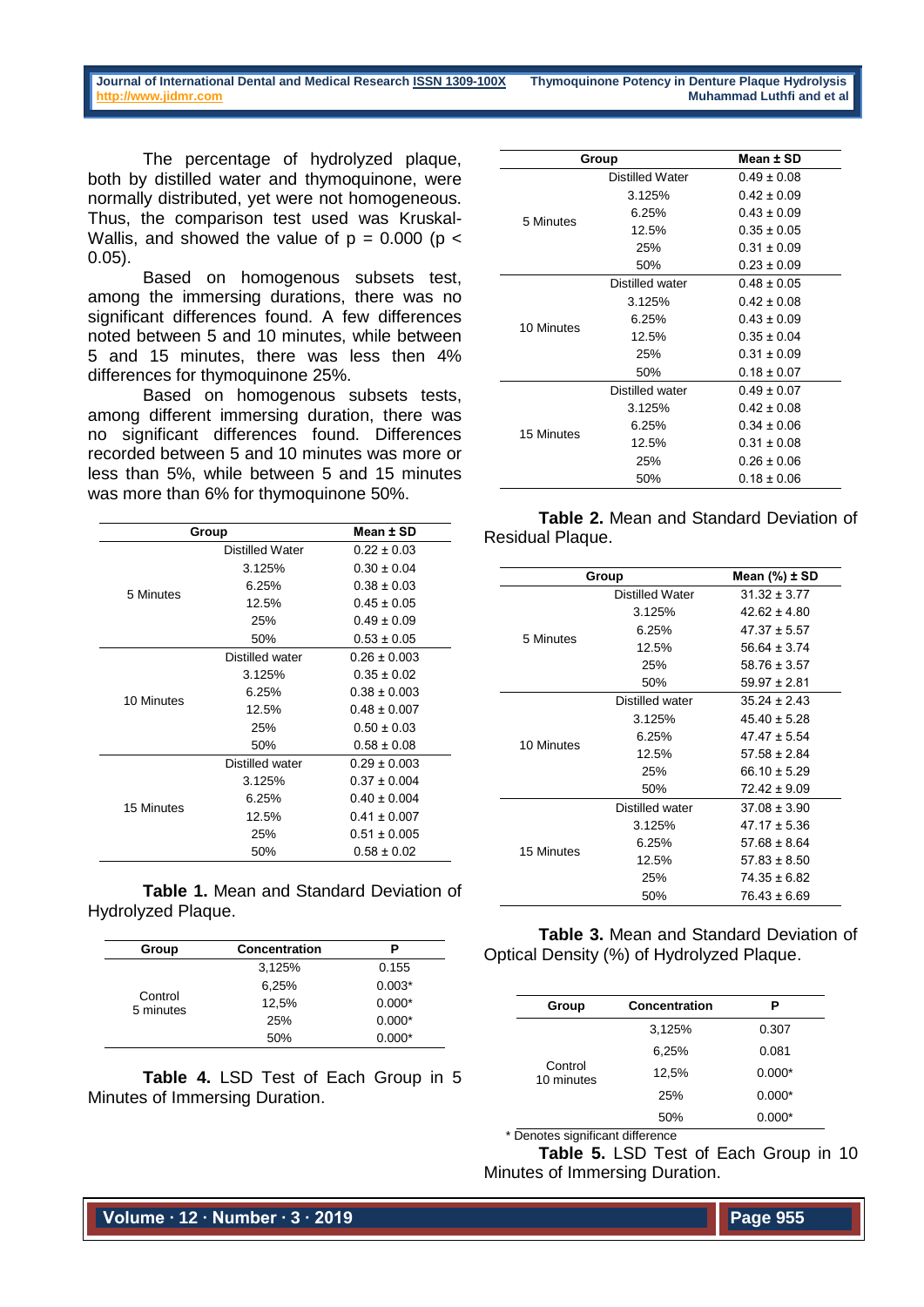| Group                 | Concentration | P        |
|-----------------------|---------------|----------|
| Control<br>15 minutes | 3,125%        | 0.319    |
|                       | 6,25%         | $0.001*$ |
|                       | 12,5%         | $0.000*$ |
|                       | 25%           | $0.000*$ |
|                       | 50%           | $0.000*$ |

Denotes significant difference

**Table 6.** Table 4 LSD Test of Each Group in 15 Minutes of Immersing Duration.

| <b>Control Group</b> |   |                           |          |  |
|----------------------|---|---------------------------|----------|--|
| <b>Duration</b>      | N | Subset for alpha $= 0.05$ |          |  |
|                      |   | 1                         | 2        |  |
| 5 minutes            | 6 | 31.32609                  |          |  |
| 10 minutes           | 6 | 35.24349                  | 35.24349 |  |
| 15 minutes           | 6 | 37.08970                  | 37.08970 |  |
| Р                    |   | 0.155                     | 0.081    |  |

**Table 7.** *Homogenous Subsets* Plaque Hydrolysis in Various Immersing Duration of Control Group.

| Thymoguinone 3.125% |   |          |                           |          |                   |  |
|---------------------|---|----------|---------------------------|----------|-------------------|--|
| Duration            |   |          | Subset for alpha $= 0.05$ |          |                   |  |
|                     | N | 1        | 2                         | 3        |                   |  |
| 5 minutes           | 6 | 42.62364 | 42.62364                  | 42.62364 |                   |  |
| 10 minutes          | 6 |          | 45.40323                  | 45.40323 | 45.40323          |  |
| 15 minutes          | 6 |          | 47.17502                  |          | 47.17502 47.17502 |  |
| Р                   |   | 0.155    | 0.081                     | 0.111    | 0.069             |  |

**Table 8.** *Homogenous Subsets* Plaque Hydrolysis in Various Immersing Duration of Thymoquinone 3.125%.

| Thymoguinone 6.25%    |   |                           |                   |          |          |  |
|-----------------------|---|---------------------------|-------------------|----------|----------|--|
| <b>Duration</b>       | N | Subset for alpha = $0.05$ |                   |          |          |  |
|                       |   |                           |                   |          |          |  |
| 5 minutes 6 47,37519  |   |                           | 47.37519 47.37519 |          |          |  |
| 10 minutes 6 47,47180 |   |                           | 47.47180          | 47.47180 |          |  |
| 15 minutes 6          |   |                           | 54.41467          | 54.41467 | 54.41467 |  |
|                       |   | 0.081                     | 0.111             | 0.069    | 0.091    |  |

**Table 9.** *Homogenous Subsets* Plaque Hydrolysis in Various Immersing Duration of Thymoquinone 6.25%.

| Kelompok Konsentrasi Zat Thymoquinone 12,5% |   |                           |          |  |
|---------------------------------------------|---|---------------------------|----------|--|
| Waktu                                       | N | Subset for alpha = $0.05$ |          |  |
|                                             |   | 1                         | 2        |  |
| 5 menit                                     | 6 | 56.64498                  | 56.64498 |  |
| 10 menit                                    |   | 57.58290                  | 57.58290 |  |
| 15 menit                                    | 6 | 57.83306                  | 57.83306 |  |
| Sig.                                        | 6 | 0.069                     | 0.091    |  |

**Table 10.** *Homogenous Subsets* Plaque Hydrolysis in Various Immersing Duration of Thymoquinone 12.5%.

| Thymoguinone 25% |   |                           |          |          |  |  |
|------------------|---|---------------------------|----------|----------|--|--|
| Duration         | N | Subset for alpha = $0.05$ |          |          |  |  |
|                  |   | 2<br>3<br>1               |          |          |  |  |
| 5 minutes        | 6 | 62.35864                  | 62.35864 |          |  |  |
| 10 minutes       | 6 | 62.97992                  | 62.97992 |          |  |  |
| 15 minutes       | 6 | 66.48575                  | 66.48575 | 66.48575 |  |  |
| Р                |   | 0.091                     | 0.632    | 0.342    |  |  |

**Table 11.** *Homogenous Subsets* Plaque Hydrolysis in Various Immersing Duration of Thymoquinone 25%.

| Thymoguinone 50% |   |                           |          |
|------------------|---|---------------------------|----------|
| <b>Duration</b>  | N | Subset for alpha = $0.05$ |          |
|                  |   | 1                         | 2        |
| 5 minutes        | 6 | 70.82930                  | 70.82930 |
| 10 minutes       | 6 |                           | 75.96926 |
| 15 minutes       | 6 |                           | 76.43332 |
|                  |   | 0.632                     | 0.342    |

**Table 12.** *Homogenous Subsets* Plaque Hydrolysis in Various Immersing Duration of Thymoquinone 50%.

## **Discussion**

Plaque constitutes a group of bacteria colony, bound in organic matrices and attached to tooth surface.<sup>18</sup> Plaque initially formed through the acquired pelicle on tooth surface, followed by bacteria adhesion and proliferation. Pelicle consists of glycoprotein, that is immediately formed after brushing teeth. Bacteria proliferation makes plaque thicker, and the environment inside the plaque becomes anaerob.<sup>19</sup>

The previous research proved that black cumin extract is an effective antibacterial agent. The main active substance contained in black

**Volume ∙ 12 ∙ Number ∙ 3 ∙ 2019**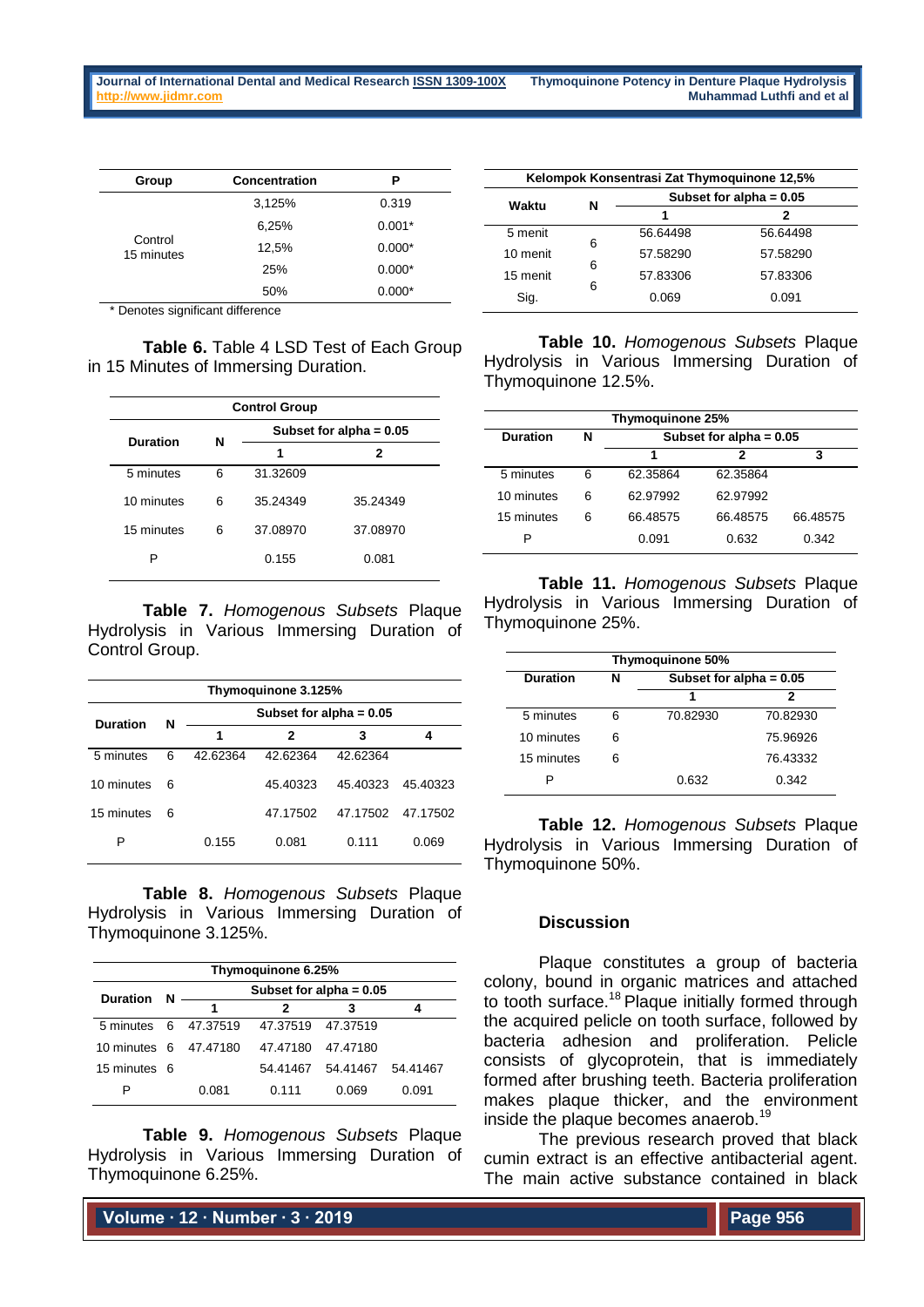cumin extract is thymoquinone. This research is aiming to analyze the effectiveness of thymoquinone in hydrolyzing denture plaque.

Based on the result, there was difference in the effectiveness of thymoquinone in hydrolyzing denture plaque, according to immersing duration and concentration. The higher the concentration and the longer the duration, resulted in the more hydrolyzed plaque. This happened because of anti bacterial activity of thymoquinone, that is effective against both gram positive and negative bacteria. Previous studies stated that thymoquinone is an affective antibacteria against *Staphylococcus spp., Streptococcus spp., Salmonella spp., Pseudomonas aeroginosa, Escherichia coli, Shigella flexneri, Klebsiella pneumonia, Mycobacterium phlei, Vibrio parahaemolyticus, Bacillus cereus, Listeria monocytogenes* and showed low activity against *Enterococcus faecalis, Enterococcus faecium* dan *Streptococcus salivarius*. 20,21 Some other research also proved the effectiveness of thymoquinon against fungi, such as *Aspergillus*  niger<sup>22</sup> and *Candida albicans*.<sup>23,24,25</sup>

The hydrolysis process by thymoquinon is occurred through the forming of irreversible complex with the nucleophilic amino acid of the proteins, that inactivate the proteins. Thus, the complex may, consequently disrupt bacterial cell wall and affect the adhesive function of  $\frac{1}{26}$  Besides, thymoquinone also inhibit adeonosin triphosphate (ATP) synthase. $27$  Other study also proved the potency of thymoquinone in inhibiting biofilm formation, yet the underlying  $mechanism$  remains unknown.<sup>28</sup> Meanwhile. other study suggested that thymoquinon may affect biofilm formation through inhibiting ATP synthase on *Streptococcus mutans*, since ATP synthase inhibition may impair biofilm and acid formation.<sup>29</sup>

Previous study by observing plaque, stated that there was a decrease of pH along with the increase of plaque adhered to the tooth surface, thus increasing the number of bacteria in the plaque. $30$  Thymoquinone also disrupt the adhesive ability of the bacteria.<sup>31</sup> One of bacteria colony that will multiply along with the decrease of pH is *Streptococcus mutans*, which is the main cause of dental caries.<sup>32</sup>

Based on the result of this study, thymoquinone at 50% concentration, with immersing duration of 10 minutes showed the most effective result in hydrolyzing denture

plaque. The longer immersing duration, the longer interaction period of thymoquinon with the plaque, thus, showing the highest effectiveness.

### **Conclusion**

Thymoquinone is effective to hydrolyze denture plaque at 50% concentration, with immersing duration of 10 minutes.

#### **Acknowledgement**

The authors would like to thank the Universitas Airlangga Faculty of Dental Medicine.

#### **References**

- 1. Wangsarahardja K. Cost of health services and dispose of in low-income communities. Sci J Dent. 2007;22(3):90-9.
- 2. Agtini, MD. Persentase Pengguna Protesa di Indonesia. Media Litbang Kesehatan. 2010;20(2):50.
- 3. Walls AWG, Steele JG. The relationship between oral health and nutrition in older people. Mech Ageing Dev. 2004;125:853-7.
- 4. Hung HC, Willett W, Ascherio A, Rosner BA, Rimm E, Josiphura KJ. Tooth loss /and dietary intake. J Am Dent Assoc. 2003;134:1185-92.
- 5. Craddock HL. Concequences of Tooth Loss: 1. The Patient Perspective-Aesthetic and Functional Implications. Dent Update. 2009;36:616-9.
- 6. Craig RG, Powers JM, Wataha JC. Dental materials: properties and manipulation. 8th ed. USA: CV. Mosby Co. 2000;101-2.
- 7. Wahyuningtyas E. Effect of graptophyllum pictum extract on albicans candida growth on denture resin acrylic plates. Indonesian J Den. 2008;15(3):187-91.
- 8. Maryam G, Horieh M, Maryam F. Effect of Surface Roughness and Materials Composition on Biofilm Formation. J Biomater Nanobiotechnol. 2012;3:541-6.
- 9. Wilkins E. Clinical Practice of the Dental Hygienist. 10th ed., Philadelphia, Wolters Kluwer Health/Lippincott Williams & Wilkins. 2009;403-23.
- 10. Carranza FA, Newman, MG, Takei HH. Carranza's Clinical Periodontology, 11th ed. Saunders El Sevier, St. Louis, Missouri. 2012;239-48.
- 11. Mandali, G, Sener, ID, Turker, SB, Ulgen H. Factors Affecting the Distribution and Prevalence of Oral Mucosal Lesions in Complete Denture Wearers. Gerodontology. 2011;28(2):97- 103.
- 12. Felton D, Cooper L, Duqum I, Minsley G, Guckes A, Haug S, *et al*. Evidence-based guidelines for the care and maintenance of complete dentures. J Am Dent Assoc. 2011;142:1-9.
- 13. Mese A. Bond strength of denture liners following immersion of denture cleanser. Biotechnol. 2006;20:185.
- 14. Arici M, Sagdic O, Gecgel U. Antibacterial effect of Turkish black cumin (Nigella sativa L.) oils. Grasas y Aceites. 2005;56(4):100-5.
- 15. Menezes C, Ben da Costa A, Renner R, Bastos L, Ferrão M, Dressler V. Direct determination of tannins in Acacia mearnsii bark using near-infrared spectroscopy. Anal Methods. 2014;6(20):8299-305.
- 16. Lewinsohn E, Botnick I, Xue W, Bar E, Ibdah M, Schwartz A, Joel DM, Lev E, Fait A. Distribution of primary and specialized metabolites in Nigella sativa seeds, a spice with vast traditional and historical uses. J Molecules. 2012;17:10159-77.

**Volume ∙ 12 ∙ Number ∙ 3 ∙ 2019**